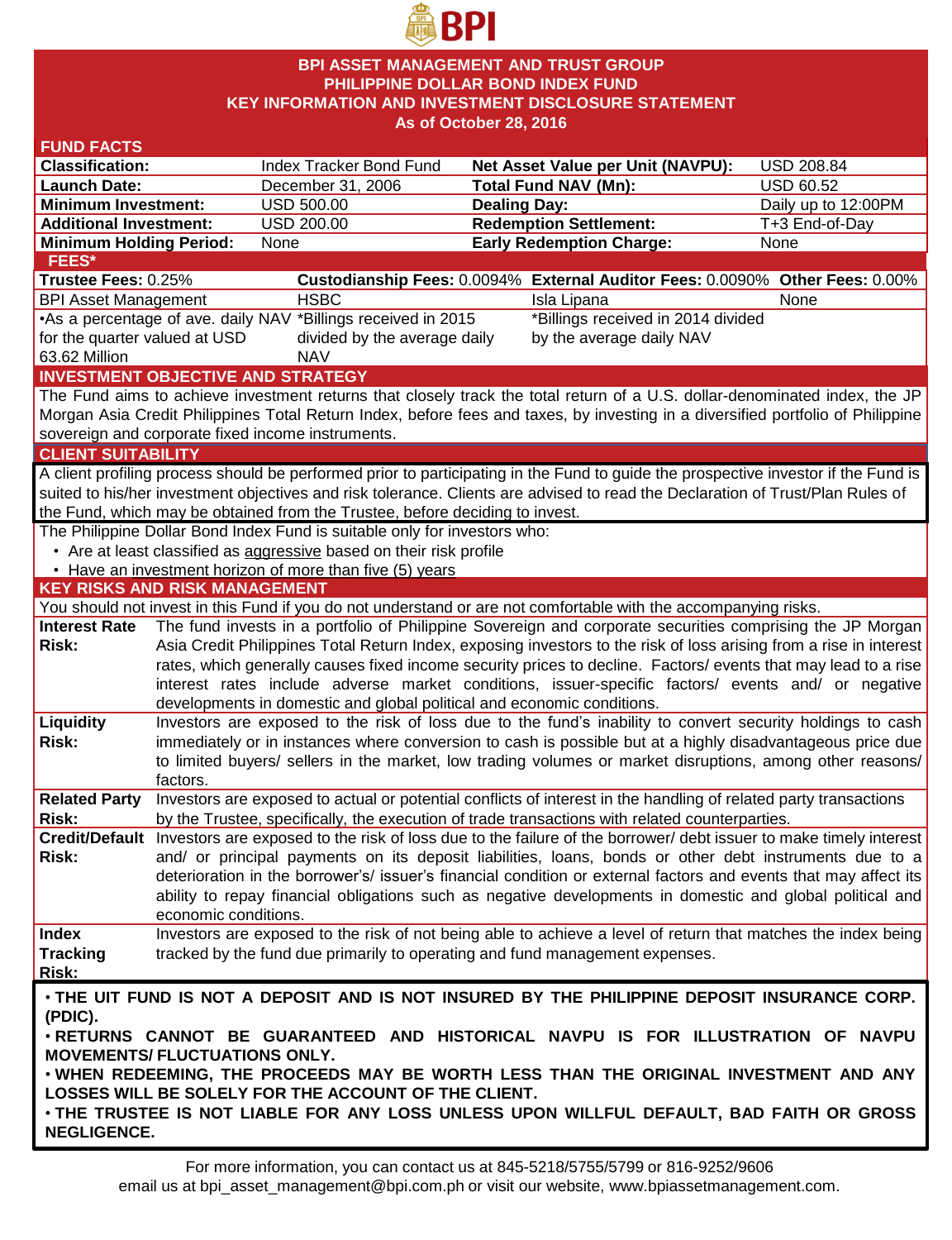## **FUND PERFORMANCE AND STATISTICS AS OF OCTOBER 28, 2016**

(Purely for reference purposes and is not a guarantee of future results)

# **NAVPU GRAPH** 140 160 180 200 220 Oct-11 Jan-13 Apr-14 Jul-15 Oct-16 Fund Benchmark\*

**Fund -1.94 -2.27 0.80 6.12 21.14 108.84 Benchmark** -1.97 -2.24 1.07 6.98 23.49 117.72

\*Benchmark is the JP Morgan Asia Credit Philippines Total Return

**Fund 6.12 5.94 6.60 3.92 6.31 7.78 Benchmark** 6.98 6.63 7.29 4.51 6.88 8.23

**Fund 6.84 3.41 10.75 -5.23 15.09 9.91 Benchmark** 7.53 3.97 11.47 -5.10 15.79 10.44

**1 mo 3 mo 6 mo 1YR 3YRS S.I.<sup>2</sup>**

**1YR 2YRS 3YRS 4YRS 5YRS S.I.**

**YTD 2015 2014 2013 2012 2011**

| <b>NAVPU</b> over the past 12 months |        |  |  |  |  |  |
|--------------------------------------|--------|--|--|--|--|--|
| Highest                              | 214.78 |  |  |  |  |  |
| Lowest                               | 195.07 |  |  |  |  |  |
| <b>STATISTICS</b>                    |        |  |  |  |  |  |
| <b>Weighted Ave Duration (Yrs)</b>   | 7.43   |  |  |  |  |  |
| Volatility, Past 1 Year (%) 3        | 2.98   |  |  |  |  |  |
| Port. Weighted Yield to Maturity (%) | 3.03   |  |  |  |  |  |
| <b>Current Number of Holdings</b>    | 46     |  |  |  |  |  |
| Tracking Error (3-Yr) <sup>4</sup>   | 49     |  |  |  |  |  |

<sup>1</sup>Returns are net of fees.

<sup>2</sup>Since Inception

<sup>3</sup>Measures the degree to which the Fund fluctuates vis-à-vis its average return over a period of time.

<sup>4</sup>Measure of deviation between the Fund's return and benchmark returns. A lower number means the Fund's return is closely aligned with the benchmark. 5 Includes accrued income, investment securities purchased, accrued expenses, etc.

\*Declaration of Trust is available upon request through branch of account.

| <b>PORTFOLIO COMPOSITION</b>                        |                  | <b>TOP TEN HOLDINGS</b> |                 |           |
|-----------------------------------------------------|------------------|-------------------------|-----------------|-----------|
| <b>Allocation</b>                                   | % of Fund        | <b>Name</b>             | <b>Maturity</b> | % of Fund |
| Government                                          | 69.23            | <b>RoP Bonds</b>        | 10/23/2034      | 8.27      |
| Corporates<br>Cash                                  | 28.95<br>0.21    | <b>RoP Bonds</b>        | 2/2/2030        | 7.90      |
| Time deposits and money market                      | 0.83             | <b>RoP Bonds</b>        | 1/21/2024       | 7.31      |
| Other receivables – net of liabilities <sup>5</sup> | 0.79             | <b>RoP Bonds</b>        | 1/14/2031       | 7.07      |
| <b>Maturity Profile</b>                             | <b>RoP Bonds</b> | 3/1/2041                | 6.05            |           |
| Cash and Less than 1 Year                           | 1.82             | <b>RoP Bonds</b>        | 3/16/2025       | 5.23      |
| Between 1 and 3 Years                               | 14.24            | RoP Bonds               | 1/15/2021       | 4.96      |
| Between 3 and 5 Years                               | 15.00            | <b>RoP Bonds</b>        | 1/13/2037       | 4.31      |
| Between 5 and 7 Years<br>Between 7 and 10 Years     | 7.91<br>20.61    | <b>RoP Bonds</b>        | 1/20/2040       | 3.63      |
| More than 10 Years                                  | 40.42            | <b>RoP Bonds</b>        | 6/17/2019       | 3.47      |

## **RELATED PARTY TRANSACTIONS\***

**CUMULATIVE PERFORMANCE (%) <sup>1</sup>**

Index

**ANNUALIZED PERFORMANCE (%) <sup>1</sup>**

**CALENDAR YEAR PERFORMANCE (%) <sup>1</sup>**

The Fund has investments and trade transactions with Bank of the Philippine Islands, its subsidiaries and related parties:

Bank of the Philippine Islands – USD 500,000.00

Investments in the said outlets were approved by the Trust Committee. Likewise, all related party transactions are conducted on an arm's length and best execution basis and within established limits.

\*Related party in accordance with BPI's internal policy.